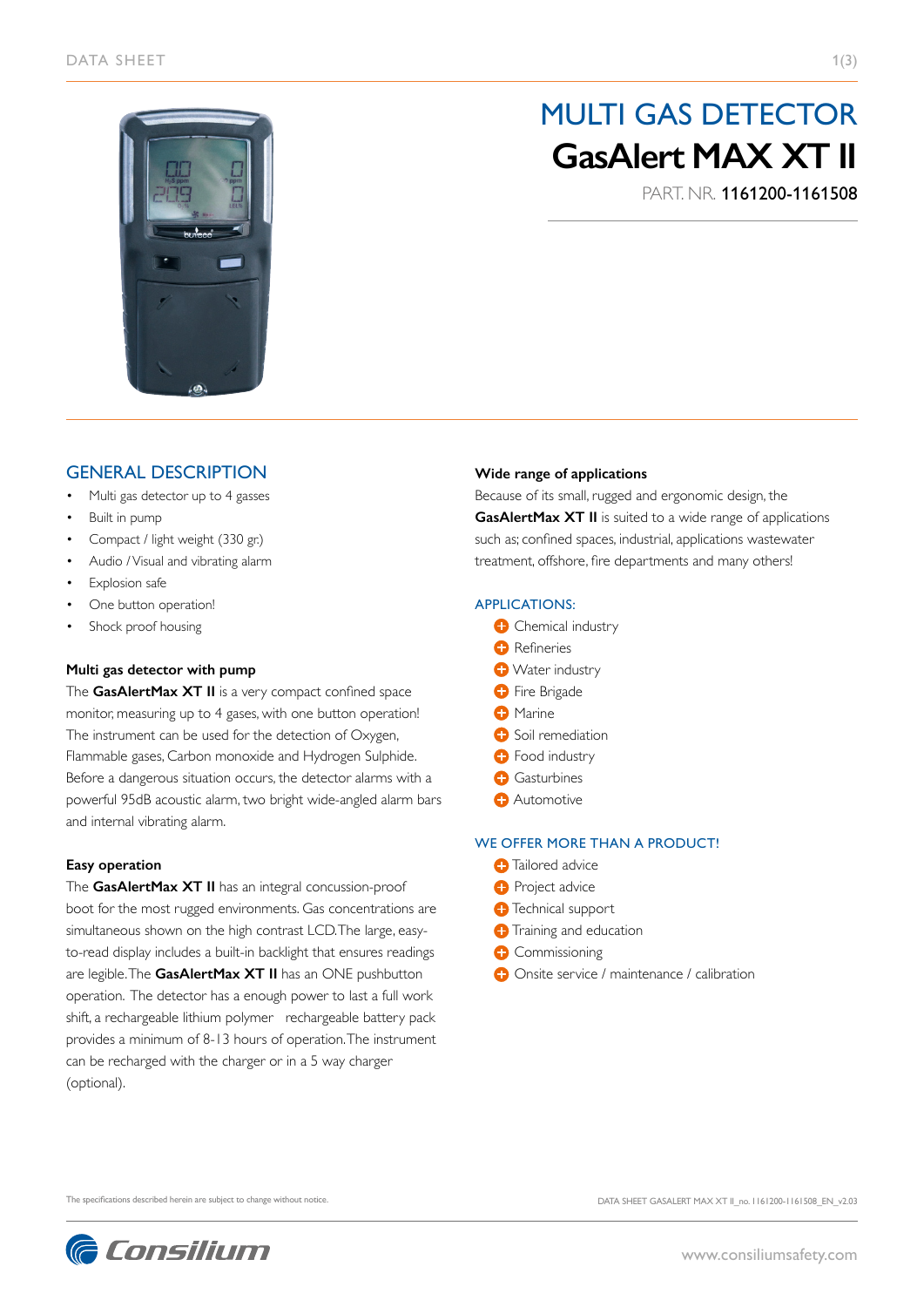## ORDER INFORMATION

| <b>DESCRIPTION</b>                                           | PART NO. | <b>GAS TYPE(S)</b>                                        | <b>MEASURING RANGE</b>                             | <b>LOW ALARM</b>                         | <b>HIGH ALARM</b>                           |
|--------------------------------------------------------------|----------|-----------------------------------------------------------|----------------------------------------------------|------------------------------------------|---------------------------------------------|
| GasAlert Max XI II<br>LEL, O,                                | 1161200  | Methane<br>Oxygen                                         | 0-100 %LEL<br>$0 - 30$ Vol%                        | <b>10 %LEL</b><br>19,5 Vol%              | 20 %LEL<br>23,5% Vol%                       |
| GasAlert Max XI II<br>LEL, $O_2$ , H <sub>2</sub> S (NL)     | 1161202  | Methane<br>Oxygen<br>Hydrogen Sulphide                    | 0-100 %LEL<br>0-30 Vol%<br>0-200 ppm               | 10 %LEL<br>19,5Vol%<br>1,6 ppm           | 20 % FI<br>23,5 Vol%<br>$2,4$ ppm           |
| GasAlert Max XI II<br>LEL, O <sub>2</sub> , CO               | 1161203  | Methane<br>Oxygen<br>Carbon Monoxide                      | 0-100 %LEL<br>0-30 Vol%<br>0-1000 ppm              | 10 %LEL<br>19.5Vol%<br>25 ppm            | 20 % FI<br>23.5 Vol%<br>50 ppm              |
| GasAlert Max XI II<br>LEL, $O_2$ , H <sub>2</sub> S, CO (NL) | 1161204  | Methane<br>Oxygen<br>Carbon Monoxide<br>Hydrogen Sulphide | 0-100 %LEL<br>0-30 Vol%<br>0-1000 ppm<br>0-200 ppm | 10 %LEL<br>19,5Vol%<br>25 ppm<br>1,6 ppm | 20 %LEL<br>23,5 Vol%<br>50 ppm<br>$2,4$ ppm |
| GasAlert Max XI II<br>LEL, $O_2$ , $H_2S$                    | 1161205  | Methane<br>Oxygen<br>Hydrogen Sulphide                    | 0-100 %LEL<br>0-30 Vol%<br>0-200 ppm               | 10 %LEL<br>19.5Vol%<br>5ppm              | 20 %LEL<br>23,5 Vol%<br>10 ppm              |
| GasAlert Max XI II<br>LEL, $O_2$ , H <sub>2</sub> S, CO      | 1161206  | Methane<br>Oxygen<br>Carbon Monoxide<br>Hydrogen Sulphide | 0-100 %LEL<br>0-30 Vol%<br>0-1000 ppm<br>0-200 ppm | 10 %LEL<br>19.5Vol%<br>25 ppm<br>5 ppm   | 20 %LEL<br>23.5 Vol%<br>50 ppm<br>10 ppm    |

| <b>ACCESSOIRES</b>       |              |          |                                                                                                                     |  |  |  |
|--------------------------|--------------|----------|---------------------------------------------------------------------------------------------------------------------|--|--|--|
| <b>TYPE</b>              | <b>IMAGE</b> | PART NO. | <b>DESCRIPTION</b>                                                                                                  |  |  |  |
| Auxiliary Pump Filter    |              | 1160720  | For high dust environments (GasAlertMax XT II and GasAlertMicro)                                                    |  |  |  |
| Pump Filter cover        |              | 1161260  | Pump filter cover                                                                                                   |  |  |  |
| Probe Plastic            |              | 1160611  | Plastic probe GA-Probe 1-1                                                                                          |  |  |  |
| Probe Stainless Steel    |              | 1160632  | Stainless Steel probe 50 cm, I x tube connection.                                                                   |  |  |  |
| Sewer Float              |              | 1161300  | GA-Float                                                                                                            |  |  |  |
| Multi-Unit Power adaptor |              | 1160415  | simultaneously charges 5 detectors                                                                                  |  |  |  |
| Car power adapter        |              | 1160420  | I2-24 VDC vehicle power adaptor (for cigarette lighter)                                                             |  |  |  |
| Test gas                 |              | 9990518  | Test gas cylinder (mixture) CH <sub>4</sub> , H <sub>2</sub> S, CO, O <sub>2</sub> in N <sub>2</sub> , 58 gas litre |  |  |  |
| Regulator                |              | 9990600  | Regulator for gas cylinder, fixed flow                                                                              |  |  |  |

The specifications described herein are subject to change without notice.

DATA SHEET GASALERT MAX XT II\_no. 1161200-1161508\_EN\_v2.03